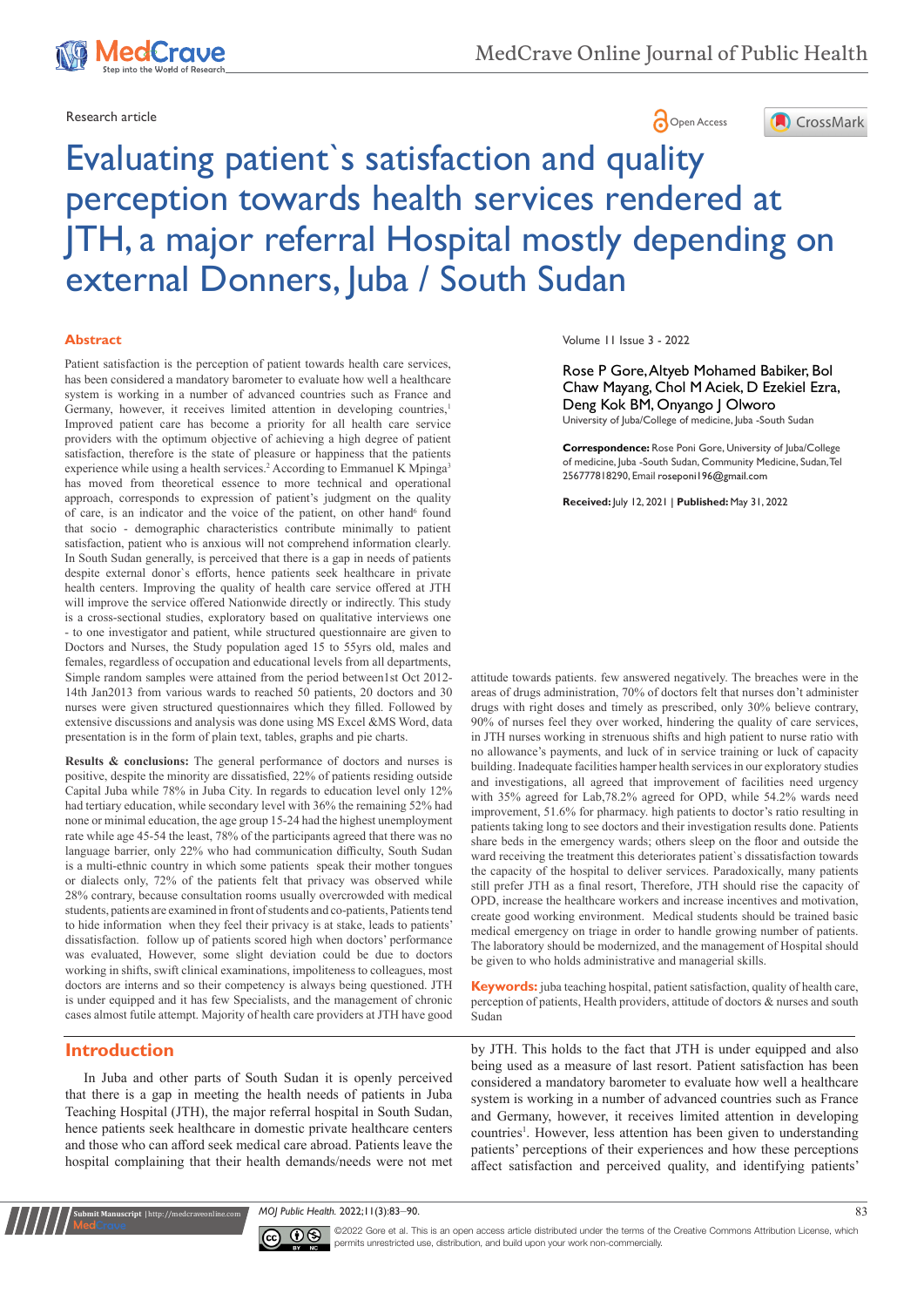expectations of what attributes should be provided during healthcare services.<sup>12</sup> Improved patient care has become a priority for all health care service providers with the optimum objective of achieving a high degree of patient satisfaction, therefore Patient satisfaction is the state of pleasure or happiness that the patients experience while using a health service.<sup>2</sup> Patient's satisfaction, is the perception of patient or rather the concept of satisfaction according to studies,<sup>3</sup> has moved from a more theoretical essence to a more technical and operational approach, similarly understood as the degree of convergence between the expectations the patients have of ideal care and their perception of the care ,corresponds to the gap between the expected and perceived characteristics, and the expression of patient's judgment on the quality of care received in all aspects, they also consider that patient satisfaction as an indicator of the quality of care and Patient's satisfaction is the voice of patient that counts since it reflects the response to experienced interactions with the care givers. and similar studies has confirmed that, the Patient`s satisfaction has become an established outcome indicator, a tool to analyse the quality of a healthcare system, and input to develop strategies for accessible, sustainable, affordable and acceptable patient care.<sup>13</sup>

Patient's satisfaction in healthcare has been one of the key factors in measuring level of healthcare institution performance worldwide. The choice of a healthcare institution by patients has in most cases depended on the affordability and the quality of healthcare service given. The dissatisfaction comes in when probably a healthcare provider, facility or administration plays a negative role towards meeting the expectation of patients. A study by the WHO shows that modern health care practice can only function when healthcare providers and patients behave as partners. This research, therefore encouraged us to explore this relationship and determine the satisfaction at JTH. To achieve this, we evaluated the existing relationship between patients and healthcare providers, assessed patients' satisfaction, and determined the quality of care offered in Juba Teaching Hospital [JTH], which handles the largest number of patients nationwide. We used questionnaires highlighting different aspects of the relationship as healthcare providers' attitudes (politeness, professional ethics, experience, cooperation, diligence) towards patients, effect of equipment/facilities (diagnostic tools, drugs, therapeutic devices) and environment (adequate clean wards, toilets, compound) remain the utmost determinants of the level of patients' satisfaction. The Knowledge of the quality of health care service offered to patients at JTH, and its findings would reflect the quality of the health care service in the nation as a whole since it is the first research of its kind in the Republic in post War, confirmed by Director General for Policy and Planning for NMOH/ Dr. Richard Lako Lino. Therefore, improving the quality of health care service offered in JTH will improve the health care service offered Nationwide either directly or indirectly through daily referrals from various states in the Country.

# **Literature review**

Patient satisfaction is low generally in Sub-Saharan Africa due to the following reasons: inadequate nurse to population ratio, inadequate competency, scarcity of resources and ineffective healthcare system. According to, 14 the Poor quality healthcare can result in loss of patient lives, revenue, time and resources, trust and respect, community apathy and negative hospital reputation. The World Bank study group<sup>13</sup> reported that the ratio of healthcare workers to the population is below the WHO standard of 2.28 per 1000 population, Patient satisfaction has been considered a mandatory barometer to evaluate how well a healthcare system is working in a number of advanced countries such as France and Germany, however, it receives limited attention in developing countries,<sup>1</sup> Improved patient care has become a priority for all health care service providers with the optimum objective of achieving a high degree of patient satisfaction therefore Patient satisfaction is the state of pleasure or happiness that the patients experience while using a health service,<sup>2</sup> Patient Satisfaction is the perception of patient towards health care services , this concept of patient's satisfaction according to<sup>3</sup> has moved from a more theoretical essence to a more technical and operational approach, similarly understood as the degree of convergence between the expectations patients have about the ideal care and their perception of the care itself ,corresponds to the gap between the expected and perceived characteristics and the expression of patient's judgment on the quality of care received in all aspects, they also consider that patient satisfaction as an indicator of the quality of care and Patient's satisfaction is the voice of patient that counts since it reflects the response to experienced interactions with the care givers. The quality of health care services reflected by the relationship of the health care provider and patient, Patient's perception about health care services is generally ignored due to overburdened health facilities, poor management, dissatisfied health care providers, and quick delivery of care, although it is a crucial tool for improving the quality of health care services<sup>4</sup>. Better understanding of factors relevant to patient satisfaction would help the administrators to take appropriate decisions as well as in framing the services, therefore is the major influence on practitioner and patient satisfaction and thereby contributes to practice maintenance and prevention of practitioner burnout and turnover, and is the major determinant of compliance.<sup>5</sup> According to a research carried out in Uganda on patient satisfaction with services in outpatient clinics at Mulago Hospital in Kampala<sup>6</sup> it showed that despite the negligible differences between the services provided by different providers with similar qualification, patients have different experiences and expectations and the socio-demographic characteristics contribute minimally to patient satisfaction. However, the same research showed that there was a positive relationship between having primary or secondary and higher levels of education towards satisfaction compared with no education at all. Waiting time is a well-established predictor of patients' satisfaction and health care quality and so is technical competence of provider, accessibility, convenience and availability of services especially prescribed drugs. The doctor–patient relationship has been and remains a keystone of care: the medium in which data are gathered, diagnoses and plans are made, compliance is accomplished, healing, patient activation, and support are provided. Satisfaction with the doctor–patient relationship is a critical factor in people's decisions to join and stay with a specific health facility or health provider, patient who does not trust or like the practitioner will not disclose complete information efficiently. A patient who is anxious will not comprehend information clearly. The relationship therefore directly determines the quality and completeness of information elicited and understood, in a study done by Susan Dorr Goold7 is in consistent with a study by WHO which showed that modern health care practice can only function when health care providers and patients behave as partners. Experience and research reveal that patients who are informed, involved in the process of their treatment and whose rights are respected by health care practitioners, recover more quickly and have shorter stay in hospitals. Health care providers must communicate effectively to the understanding clients while patients should also relate well their illness for proper diagnosis and treatment. According to Emanuel EJ<sup>10</sup> there is a need to an ideal conception of the physician-patient relationship, this ideal can be summarized by six C's: Choice, Competence, Communication, Compassion, Continuity, and (no) Conflict of interest. For the 37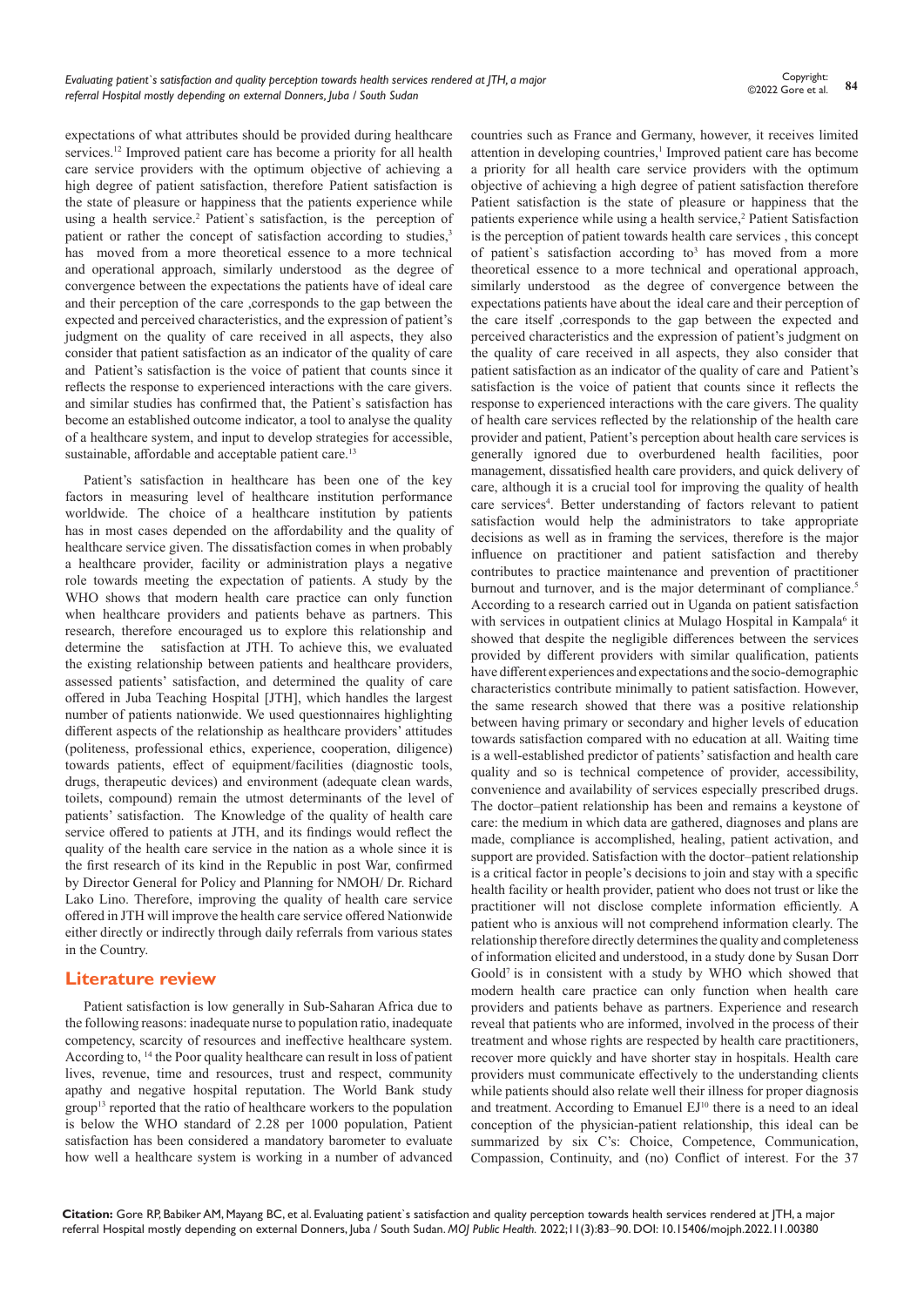million uninsured Americans there is little chance of realizing the ideal physician-patient relationship, since they lack the choice of practice setting and physician, receive care in a rushed atmosphere that undermines communication and compassion, and have no continuity of care such can hampered the quality of health care services affecting the Patient`s satisfaction, In all health care activities, the patient's dignity and interest must be paramount. Further still, patients are entitled to information, consent, privacy and confidentiality. A study carried out by the School of Nursing, University of Pennsylvania in Philadelphia USA demonstrated that patients' reports of satisfaction are higher in hospitals where nurses practice in better work environments or with more favorable patientto-nurse ratios. A research outcome by Ann Kutney-Lee<sup>11</sup> recaps, improving nurse`s work environments, including nurse staffing, may improve the patient experience and quality of care. A study carried out at the Muhimbili National Hospital in Dar es Salaam, Tanzania<sup>8</sup> it was found that patients were satisfied with the services and care received when viewed from the context of a ranked public health care delivery system, the services and care offered could only be excellent compared to that provided by lower level health facilities. However, some patients expressed dissatisfaction with specific aspects of the services that they received. They were particularly dissatisfied with long waiting times before receiving services, poor level of hygiene in the wards and negative attitudes of staff towards patients this finding in accordance with studies published by Syed Saad Andaleeb<sup>9</sup> Overall, it is paramount to note that Patients' perceptions about health services seem to have been largely ignored by health care providers in developing Countries of which South Sudan is inclusive. That such perceptions, especially about service quality, might shape confidence and subsequent behaviors with regard to the choice and usage of the available health care facilities is reflected in the fact that many patients avoid the system or avail it only as a measure of last resort. Those who can afford it seek help in other countries; the concept of interpersonal justice was also evident in patients' discourse about their health care interactions and relationships. In a study done by Camilla Holmvall<sup>15</sup> reported the statements regarding the level of sensitivity, dignity, and respect afforded to the patient were made, informational justice was also evident not only in terms of the provision of explanations for courses of action and treatments, but also in terms of information about one's condition and educational information. Indeed, patient satisfaction studies<sup>3</sup> have proved of value as a health indicator and allowed the implementation of improvement strategies in the health sector based on "the voice of the patient", thus becoming a potential right to health indicator and that they should be put as such on the public health agenda. Perhaps patient satisfaction could be considered in the future as a right to health indicator making its contribution in monitoring the progress Countries have achieved in regard to implementing the right to health for the populations they are in charge of. Indeed, patient satisfaction studies do yield valuable information on accessibility / inaccessibility to quality health care as well as on true/fake patient participation, adequate / inadequate circulation of information and appropriate / inappropriate allocation of resources, ultimately being of interest to health policy decision makers. The findings of this study would help as a baseline data for improving the quality of services and making them more patients centered and identifies the service quality factors that are important to patients, also advocating for justice towards Patient`s voice that must begin to play a greater role in the design of health care service delivery processes in South Sudan by studying their relations to patient satisfaction and quality of health care in the context of Juba Teaching Hospital / JTH and Country of South Sudan in general.

#### **Problem significance**

The study by the WHO shows that the modern health care practice can only function when healthcare providers and patients behave ideally as partners. Generally in Sub-Saharan Africa the patient satisfaction is low due to the following reasons: inadequate nurse to population ratio, inadequate competency, scarcity of resources and ineffective healthcare system. According to Amporfro DA<sup>14</sup> the Poor quality healthcare can result in loss of patient lives, revenue, time and resources, trust and respect, community apathy and negative hospital reputation. In South Sudan due to the scarce literature in regards we are encouraged to explore this relationship and determine the satisfaction at JTH by evaluating the existing relationship between patients and healthcare providers, assessed patients' satisfaction, and determine the quality of care offered in Juba Teaching Hospital [JTH], which handles the largest number of patients nationwide, and seen as the last resort despite under equipment as major challenges, therefor undertake this cross sectional studies is aiming at providing direction by improving the client focused services and clinical practices thus increase the quality care.

#### *General objectives:*

To evaluate the existing relationship between patients and Health Care Providers at Juba Teaching Hospital

#### **Specific objectives:**

- To assess patients' satisfaction on health services offered at Juba Teaching Hospital- South Sudan
- II. To measure the quality of service offered at Juba Teaching Hospital.
- III. To determine the existence of association between services offered and attitudes of the health care providers at the Hospital.

# **Methodology**

Study design: Cross-Sectional studies, based on qualitative interview one- to one investigator and patient, while questionnaire are given to Doctors and nurses in order to evaluate the existing relationship between the health care providers and patients during the period from (1st Oct 2012- 14th Jan2013) at (JTH) Juba Teaching Hospital- South Sudan.

#### **Study population**

Patients: aged 15 to 55yrs old, males and females, of sound mind, regardless of occupation and educational levels, with varying health care needs, who were hospitalized for at least two days in the following departments Obstetrics, Pediatrics, Medicine, Surgical, Orthopedics, and Obs & Gynecology.

#### **Health care providers**

Doctors with varying working experiences in different departments at JTH for at least six months. Nurses; with varying experiences and qualifications who were working in different departments at JTH for at least six months. Sample Size; Our study targeted one hundred (100) participants grouped as follows; Fifty (50) patients, thirty (30) nurses and twenty (20) doctors from the above-mentioned departments at JTH.

#### **Sampling methods**

Simple random sampling, from various wards to obtained 50 patients, the patients were interviewed using one-to-one structured questionnaire. This method was then applied in all the mentioned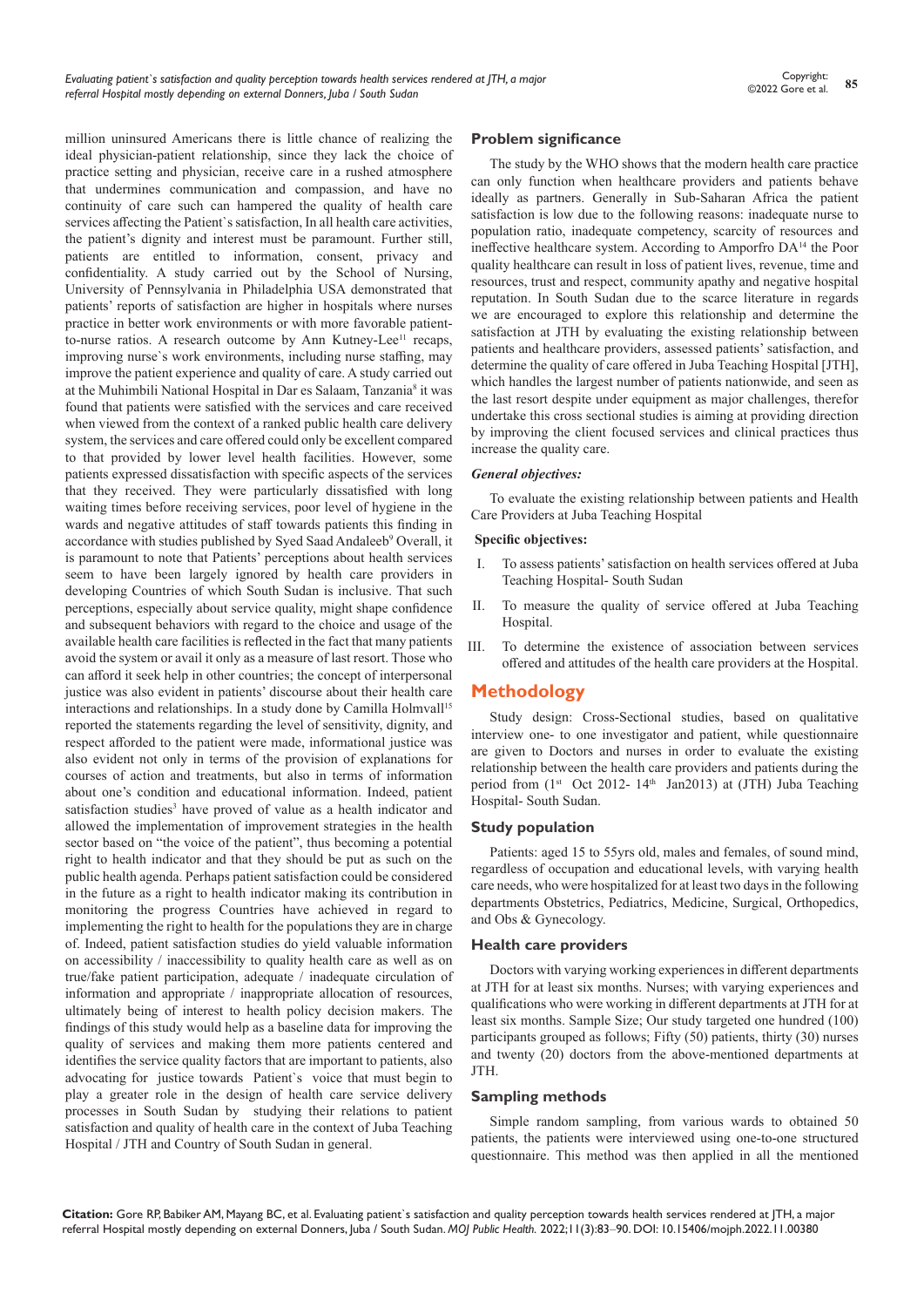**<sup>86</sup>** Copyright: ©2022 Gore et al.

wards at JTH. The doctors and nurses were randomly selected in various wards and given structured questionnaires which they filled.

#### **Ethical consideration and confidentiality issues**

Permission was sought from Hospital Administration, and clearance was obtained from University of Juba, College of Medicine before the research was carried out. Our study observed all the due rights of the participants and conscious of the confidentiality of the information obtained and kept the anonymity of the participants during and after the scheduled period of the study. The exercise was voluntary and any participant deserved the right to withdraw during the period of the research. They were not subjected to any risks or challenges during the study.

#### **Data analysis**

After data sampling, extensive discussions and members of group debate analysis was done, data analysis was done using MS Excel &MS Word Data presentation was in the form of plain text, tables, graphs and pie chart 1–8.



**Chart 1** (Table 2) Showing the level of education and occupational distribution of the patients at JTH between Oct.2012 - Jan.2013.



**Chart 2** Graph showing the effect of inadequacy of facilities/equipment on performance of health workers at JTH between Oct.2012 -Jan.2013.



**Chart 3** % of patients who were able to carry out all the investigations requested within JTH Oct.2012 - Jan.2013.



**Chart 4** Showing the percentages of the availability of all prescribed drugs at the pharmacy at JTH between Oct.2012-Jan.2013.



**Chart 5** The prioritized departments to be upgraded and need improvement, the views of the three groups at JTH between Oct.2012 - Jan.2013.



**Chart 6** Patients' preference of JTH to private clinics as shown between Oct.2012 - Jan.2013.



**Chart 7** The patient contact with a health worker on arrival at JTH between Oct.2012 and Jan.2013



**Chart 8** Showing the time taken by patient to see a health worker at JTH between Oct.2012 - Jan.2013

# **Results & discussion**

From our findings, the results indicate the general performance of doctors and nurses at JTH is going in the right direction, despite the minority of our participants are dissatisfied with the services offered, Results shown in table 1, those living within Juba are more than those residing outside Juba 78% & 22% respectively for all age groups. In regards to education level only 12% had tertiary education, while secondary level with 36% the remaining 52% had none or minimal education, the data shows the occupation, age group 15-24 had the highest unemployment rate and 45-54 the least see table 2, when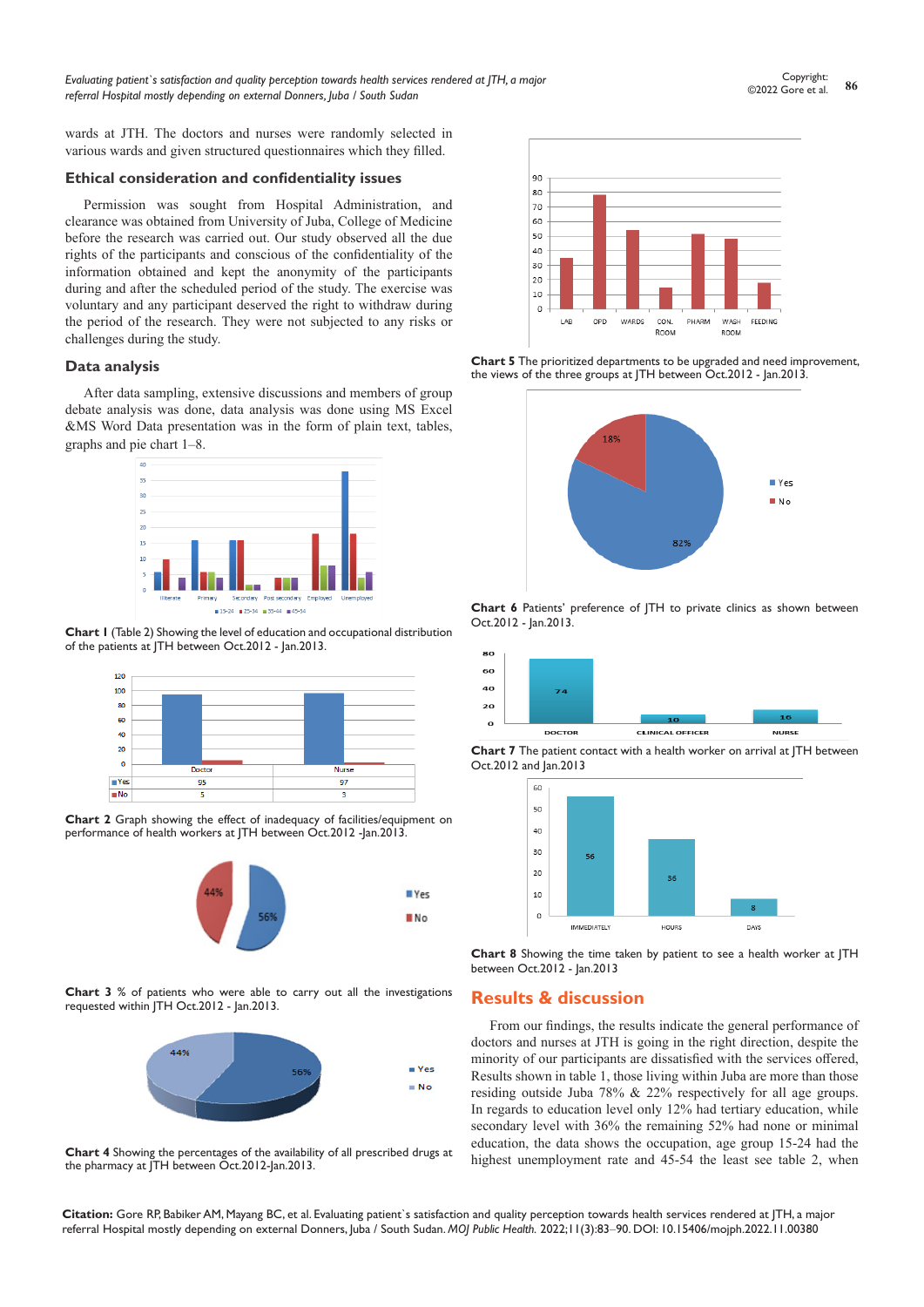#### *Evaluating patient`s satisfaction and quality perception towards health services rendered at JTH, a major referral Hospital mostly depending on external Donners, Juba / South Sudan*

comes to communication, 78% of the participants agreed that there was no language barrier in the initial encounter with the doctor/nurse/ clinical officer (Table 3). A few22% who had communication difficulty could be due to the fact that in our socio-demographic data, majority of patients interviewed had little or no formal education (Table 2). South Sudan is a multi-ethnic country in which some patients who attend healthcare speak their mother tongues or dialects only, hence relying on translation may not allow them to express clearly what they want the health worker to know about their illnesses. This is important in the sense that if the patient understands the language in which the health worker is speaking mostly English and Arabic, he/she is able to understand, comply and implement the instructions given. The right to privacy during examination, 72% of the patients felt that their privacy was observed while 28% felt there was no adequate privacy (Table 3). This could be due to the fact that the consultation rooms are usually overcrowded. On the other hand, JTH is a teaching hospital for medical students, so, during the clinical rounds, patients are examined in front of students and co-patients, and most of the time no proper use of barriers. Patients tend to hide information from medical workers when

they feel their privacy is at stake. This in the long run leads to poor/ wrong diagnosis, treatment and eventually patients' dissatisfaction. Health worker competency, attitude, cooperation with colleagues, follow up of patients scored highly when doctors' performance was evaluated (Table 3 & 4).

**Table 1** Showing the distribution of the patients as per their gender and residence at JTH between Oct. 2012- Jan.2013

| Age     | Gender      |    |                      |                 | <b>Residence</b>   |    |                           |    |
|---------|-------------|----|----------------------|-----------------|--------------------|----|---------------------------|----|
|         | Male<br>[%] |    | <b>Female</b><br>Г%1 |                 | Within<br>Juba [%] |    | <b>Outside</b><br>Juba[%] |    |
|         | f           | %  | f                    | %               | f                  | %  | f                         | %  |
| $15-24$ | 5           | 10 | 4                    | 28              | 16                 | 32 | $\mathcal{P}$             | 4  |
| 25-34   | П           | 22 | 7                    | $\overline{14}$ | 4                  | 28 | 5                         | 10 |
| 35-44   | 3           | 6  | 3                    | 6               | 5                  | 10 |                           | 2  |
| 45-54   | 6           | 12 |                      | $\mathcal{P}$   | 4                  | 8  | 3                         | 6  |
| TOTAL   | 25          | 50 | 25                   | 50              | 39                 | 78 | П                         | 22 |

**Table 2** Showing the distribution of the patients as per their level of education and occupation at JTH between Oct.2012 and Jan.2013

| Age          |             | Level of education       |    |         |    |                  |   |                          |   | Occupation      |    |                   |  |
|--------------|-------------|--------------------------|----|---------|----|------------------|---|--------------------------|---|-----------------|----|-------------------|--|
|              | <b>None</b> |                          |    | Primary |    | <b>Secondary</b> |   | Post secondary           |   | <b>Employed</b> |    | <b>Unemployed</b> |  |
|              |             | %                        |    | %       | f  | %                |   | %                        |   | %               |    | %                 |  |
| $15-24$      | 3.          | 6                        | 8  | 16      | 8  | 16               | - | $\overline{\phantom{a}}$ | - | ۰               | 19 | 38                |  |
| $25 - 34$    | 5.          | $\overline{10}$          | 3  | 6       | 8  | 16               | າ | 4                        | 9 | 18              | 9  | 18                |  |
| 35-44        |             | $\overline{\phantom{a}}$ |    | 6       |    |                  | 2 | 4                        | 4 | 8               |    | 4                 |  |
| 45-54        |             | 4                        |    | 4       |    |                  | າ | 4                        | 4 | 8               | 3  | 6                 |  |
| <b>TOTAL</b> | 10          | 20                       | 16 | 32      | 18 | 36               | 6 | $\overline{12}$          | 7 | 34              | 33 | 66                |  |

**Table 3** Evaluation of Doctors at JTH based on various questions to the study population between Oct.2012 and Jan.2013

| <b>Variable</b> |                                                                       |                  |            | <b>Yes</b>                                      |                    | <b>No</b>        |            |  |
|-----------------|-----------------------------------------------------------------------|------------------|------------|-------------------------------------------------|--------------------|------------------|------------|--|
|                 |                                                                       |                  |            | <b>Frequency</b>                                | Percentage         | <b>Frequency</b> | Percentage |  |
|                 | Language barrier                                                      |                  |            | $\mathbf{H}$                                    | 22                 | 39               | 78         |  |
|                 | Privacy during examination                                            |                  |            | 36                                              | 72                 | 4                | 28         |  |
|                 | Health workers available on demand                                    |                  |            | 39                                              | 58                 | $\mathbf{H}$     | 44         |  |
|                 | Patients satisfied with services during initial encounter with doctor |                  | 27         | 54                                              | 23                 | 46               |            |  |
|                 | Requested investigation(s)                                            |                  | 44         | 88                                              | 6                  | 12               |            |  |
|                 | Adequate explanation of test(s)                                       |                  | 42         | 84                                              | 8                  | 16               |            |  |
|                 | Attendance of rounds with consultants                                 |                  |            | 20                                              | 100                |                  |            |  |
|                 | <b>Exploitation by colleagues</b>                                     |                  | 15         | 75                                              | 5                  | 25               |            |  |
|                 | Awareness about Patient-healthcare provider relationship              |                  |            | 17                                              | 85                 | 3                | 15         |  |
|                 | Cooperation with colleagues                                           |                  |            | 16                                              | 80                 | 4                | 20         |  |
|                 | Cooperation with nurses                                               |                  |            | 18                                              | 90                 | 2                | 10         |  |
|                 | Effect of inadequacy of facilities on work                            |                  |            | 19                                              | 95                 |                  | 5          |  |
|                 | Safeguard of patients' records                                        |                  |            | 10                                              | 50                 | 10               | 50         |  |
|                 | Counseling and re-assurance of patients                               |                  |            | 9                                               | 95                 |                  | 5          |  |
|                 | Unprofessional behavior toward nurses                                 |                  |            | 6                                               | 30                 | 4                | 70         |  |
|                 | Follow up of patients after admission                                 |                  |            |                                                 | 97                 |                  | 3          |  |
|                 |                                                                       |                  |            |                                                 |                    |                  |            |  |
|                 |                                                                       | <b>Frequency</b> | Percentage | b)                                              | Incompetent        | 6                | 12         |  |
|                 | Permission before examination                                         |                  |            | Safe guards patients' secrets (confidentiality) |                    |                  |            |  |
| a)              | Yes                                                                   | 33               | 66         | a)                                              | Yes                | 45               | 90         |  |
| b)              | <b>No</b>                                                             | 14               | 28         | b)                                              | <b>No</b>          | 2                | 4          |  |
| c)              | Not done                                                              |                  | 6          | c)                                              | Uncertain          | ς                | 6          |  |
|                 | View of doctor in relation to a nurse                                 |                  |            | Follow up of patients in wards after admission  |                    |                  |            |  |
| a)              | Below                                                                 |                  | 5          | a)                                              | Regularly          | 31               | 62         |  |
|                 |                                                                       | <b>Frequency</b> | Percentage | b)                                              | <b>Irregularly</b> | 15               | 30         |  |
| b)              | Equal                                                                 | 7                | 35         | c)                                              | Never              | 4                | 8          |  |
| c)              | Above                                                                 | 12               | 60         | <b>Preference for doctor</b>                    |                    |                  |            |  |
|                 | Attitude of doctor from patients' point of view                       |                  |            | a)                                              | Male               | $\overline{10}$  | 20         |  |
| a)              | Competent                                                             | 44               | 88         | b)                                              | Female             |                  | 2          |  |
|                 |                                                                       |                  |            | c)                                              | Either             | 39               | 78         |  |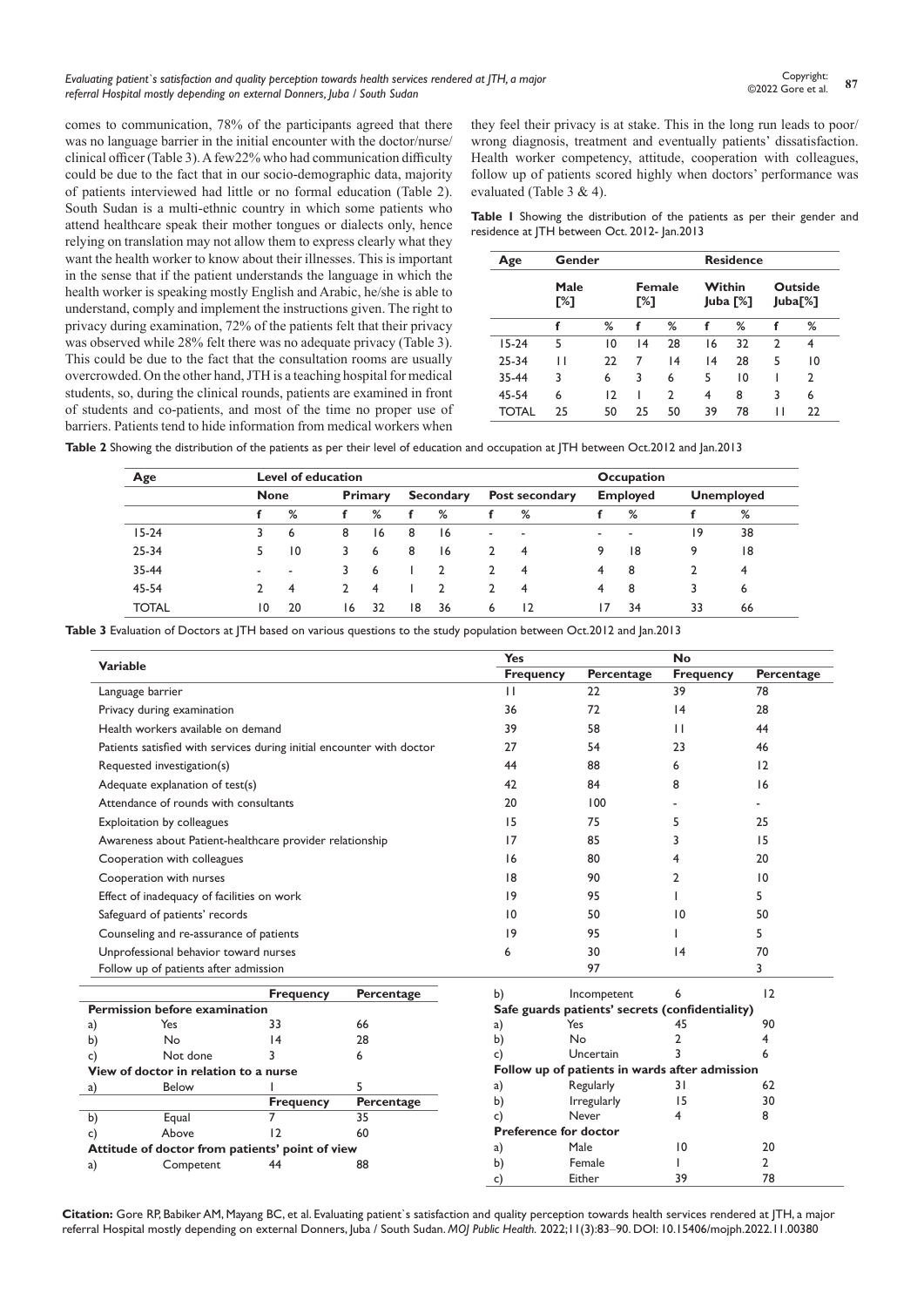|                                                       | <b>Yes</b>       |            | <b>No</b>        |                 |
|-------------------------------------------------------|------------------|------------|------------------|-----------------|
| <b>Variable</b>                                       | <b>Frequency</b> | Percentage | <b>Frequency</b> | Percentage      |
| Availability on demand                                | 40               | 80         | 10               | 20              |
| Tips for service                                      |                  | 2          | 49               | 98              |
| Unprofessional behavior towards doctors               | 6                | 30         | 4                | 70              |
| Correct administration of drugs                       | 6                | 30         | 4                | 70              |
| Working only according to job description             | 9                | 63         | П                | 37              |
| Feeling of overwork                                   | 27               | 90         |                  | $\overline{10}$ |
| Effect of other factors on healthcare delivery        | 23               | 77         |                  | 23              |
| Awareness of patient-healthcare provider relationship | 29               | 97         |                  | 3               |
| Patients cooperation                                  | 23               | 77         |                  | 23              |
| Effect of inadequacy of facilities on work            | 29               | 97         |                  | 3               |
| Cooperation with colleagues                           | 29               | 97         |                  | 3               |
| Exploitation by other health workers                  | 15               | 50         | 15               | 50              |
| Safety of patients records                            | 30               | 100        |                  | ۰               |
| Counseling and re-assurance                           | 30               | 100        |                  |                 |

However, some slight deviation could be due to doctors working in shifts, swiftly during clinical examination, rudeness to colleagues, most doctors are interns and so their competency is always being questioned. JTH is under equipped (Table 3  $\&$  4) and it has few specialists, hence doctors are over-worked and the management of chronic cases is almost always a futile attempt. Majority of health care providers at JTH have good attitude towards the patients. As per the nurses, the general findings after evaluation were positively, few answered negatively. The breaches were in the areas of drugs administration, over-working, cooperation with colleagues, cooperation of nurses with patients, unprofessional behavior towards doctors (Table 3 & 4). 70% of doctors felt that nurses don't administer drugs in the right route; right doses and timely as prescribed, only 30% believe contrary, (Table 4). These concerns make nurses not to cooperate with doctors. 90% of nurses feel they over worked, hindering the quality of care services, worsening morbidity or subsequent mortality and these contribute to patients' dissatisfaction with health care service offered at JTH. This poor administration of drugs could be too due to nurses working in strenuous shifts and high patient to nurse ratio with no allowance's payments, and luck of in job continues training or capacity building. Our research showed that three quarters of nurses interviewed had an average experience of ten years. Evidence suggests that improving nurse working environments could result to improving patient outcome including better patient experience. Our research showed that there was unprofessional behavior of nurses towards doctors and this could be due to most doctors being interns hence undermined by the most experienced nurses, 30% (Table 4).

|    |                                 | Frequency | Percentage |  |
|----|---------------------------------|-----------|------------|--|
|    | <b>Attitude towards patient</b> |           |            |  |
| a) | Competent                       | 37        | 74         |  |
| b) | Incompetent                     | 13        | 36         |  |
|    | Patients preference of a nurse  |           |            |  |
| a) | Male                            | 7         | 4          |  |
| b) | Female                          | 5         | 10         |  |
| c) | Either                          | 38        | 76         |  |
|    | Patients' general assessment    |           |            |  |
| a) | Below average                   | 9         | 18         |  |
| b) | Average                         | 32        | 74         |  |
| c) | Above average                   | 4         | 8          |  |
|    |                                 |           |            |  |

They feel that they know everything, given the many years they have worked at JTH compared to junior doctors. Surprisingly, 100% of nurses answered that they counsel and re-assure patients (Table 4). As expected, the doctors and nurses feel the lack of facilities and equipment adversely affect their work and the quality of service that they feel should be offered to the patient fig 2. Consequently, patients are the victims because they end up dissatisfied. Inadequate or lack of facilities hampers health services in our exploratory studies / investigation, patients, nurse & doctors agreed that improvement of facilities need urgency with 35% agreed for Lab,78.2% agreed for OPD, while 54.2% wards need improvement, 51.6% for pharmacy (Table 7). With OPD, at JTH and in our context, this could be due high patients to doctor's ratio, therefor patients taking long to see doctors and get their investigation results chart 9. Patients share beds in the emergency wards; others sleep on the floor and outside the ward while receiving treatments. These lead to nosocomial infections, furthering deterioration of the condition, hence increase rates of morbidity & mortality and deteriorates patient dissatisfaction towards the capacity of the hospital to deliver services. In this way there is daring need to improve the OPD to meet patients' expectations and prevent unnecessary health costs burden. the interviewees agreed that there is also a need to improve laboratory since most of the investigations were done outside the hospital in a very expensive private laboratories (Table 5). All investigations should have been done at JTH. It was not possible partly due to lack of facilities and qualified personnel. In terms of cleanliness and hygiene, 44% of patients answered yes to toilets being dirty, and gave more priority to improvement of toilets over wards or general outside environment (Table 6).



**Chart 9** General performance of Doctors at JTH between Oct.2012 and Jan.2013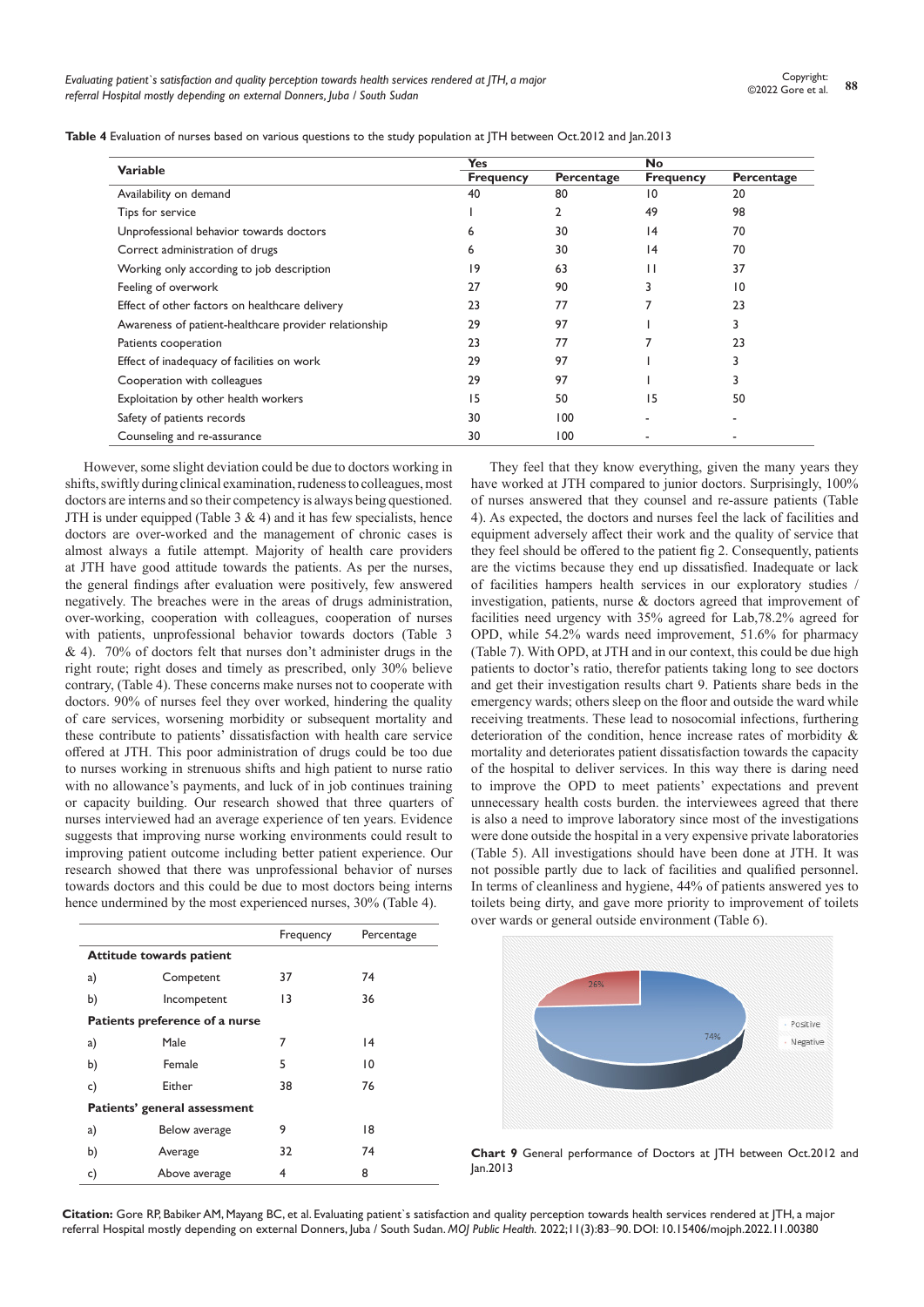**Table 5** Lab Evaluation by patients at JTH between Oct.2012 and Jan.2013Variable

|                               | Yes |    | N٥ |    |
|-------------------------------|-----|----|----|----|
|                               |     |    |    |    |
| All Investigation done at ITH | 28  |    |    | 44 |
| Investigations done           |     | 88 |    |    |

**Table 6** General Assessment on Environment at JTH by the patients Oct.2012 - Jan.2013

| <b>Variable</b><br>Clean |                  |    | Acceptable       | Dirty |                  |    |
|--------------------------|------------------|----|------------------|-------|------------------|----|
|                          | <b>Frequency</b> | ℅  | <b>Frequency</b> | ℅     | <b>Frequency</b> | %  |
| Toilet                   | 18               | 36 | 10               | 20    | 22               | 44 |
| Ward                     | 35               | 70 | $\overline{14}$  | 28    |                  |    |
| Compound                 | 30               | 60 |                  | 26    |                  | 14 |

**Table 7** Areas of priority for improvement as cited by the study population at JTH between Oct.2012 - Jan.2013

| <b>Department</b>    | <b>Patients</b><br>$(\%)$ | Doctors (%) | <b>Nurse</b><br>$(\%)$ | Total % |
|----------------------|---------------------------|-------------|------------------------|---------|
| Lab                  | 13                        | 16          | 6                      | 35      |
| OPD                  | 21                        | 15.2        | 42                     | 78.2    |
| Wards                | 13                        | 15.2        | 26                     | 54.2    |
| Consultation<br>room | C                         | 12.8        |                        | 14.8    |
| Pharmacy             | 12                        | 13.6        | 26                     | 51.6    |
| Wash room            | 34.5                      | 13.6        |                        | 48.1    |
| Feeding              | 4.5                       | 13.6        |                        | 18.1    |

The studies done in Public Hospitals in Pakistan<sup>2</sup> reiterate that, poor people visit public hospitals, and their satisfaction is very important. There is a need for doctors/physicians to be polite, empathetic and concerned with their patients. They should behave politely with the patients and their attendants. Physicians should give them a thorough check up and examination; treat them with courtesy and respect. Therefore, in this sector, the working conditions and surroundings are not healthy, and the workload and numerous patients are solely responsible for the physician/doctors' rudeness. However, in public sector hospitals, governments should focus on hiring additional staff to overcome the workload.

# **Conclusion & Recommendation**

This research proved that inadequate or complete lack of facilities and equipment hampers service delivery of health care to the patients consequently affect seriously the patient`s satisfaction toward services. Paradoxically, many patients still prefer to go to JTH, some as a final resort, rather than going to private clinics despite these deficiencies. JTH is a referral hospital in South Sudan, receiving a big number of patients, there is inevitable need to improve all the facilities and equipment. Re-stocking pharmacy with essential drugs that can save the lives should be a key concern especially during the rainy seasons when the incidence of endemic diseases such as malaria is very high, OPD should be improved to reduce over-crowding of patients which may be the first medium of nosocomial infections. Therefore, JTH should rise the capacity of OPD, increase the healthcare workers and increase incentives and motivation, pay health workers in time and create good working environment. Medical students should be trained basic medical emergency skills on patients' triage in order to handle increasing number of patients in the OPD. The laboratory should be modernized in order to improve patient`s diagnosis and prognosis. This research proved that inadequate or complete lack of facilities and equipment hampers service delivery of health care to the patients consequently affect seriously the patient`s satisfaction toward services. Paradoxically, many patients still prefer to go to JTH, some as a final

resort, rather than going to private clinics despite these deficiencies. JTH is a referral hospital in South Sudan, receiving a big number of patients, there is inevitable need to improve all the facilities and equipment. Re-stocking pharmacy with essential drugs that can save the lives should be a key concern especially during the rainy seasons when the incidence of endemic diseases such as malaria is very high, OPD should be improved to reduce over-crowding of patients which may be the first medium of nosocomial infections. Therefore, JTH should rise the capacity of OPD, increase the healthcare workers and increase incentives and motivation, pay health workers in time and create good working environment. Medical students should be trained basic medical emergency skills on patients' triage in order to handle increasing number of patients in the OPD. The laboratory should be modernized in order to improve patient`s diagnosis and prognosis.

# **Acknowledgments**

None.

# **Conflicts of interest**

The author declares there is no conflict of interest.

### **References**

- 1. [Nguyen T, Nguyen H, Dang A. Determinants of patient satisfaction:](https://pubmed.ncbi.nlm.nih.gov/32946537/)  [Lessons from large-scale inpatient interviews in Vietnam.](https://pubmed.ncbi.nlm.nih.gov/32946537/) *PLoS ONE.* [2020;15\(9\):e0239306.](https://pubmed.ncbi.nlm.nih.gov/32946537/)
- 2. [Faiza Manzoor, Longbao Wei, Abid Hussain, et al. Patient Satisfaction](https://pubmed.ncbi.nlm.nih.gov/31505840/)  [with Health Care Services; An Application of Physician's Behavior as a](https://pubmed.ncbi.nlm.nih.gov/31505840/)  Moderator. *[Int J Environ Res Public Health](https://pubmed.ncbi.nlm.nih.gov/31505840/)*. 2019;16(18):3318.
- 3. [Emmanuel K Mpinga, Philippe Chastonay. Patient Satisfaction Studies](file:///C:\Users\User005\Downloads\8093-30469-1-PB.pdf)  [and the Monitoring of the Right to Health: Some Thoughts Based](file:///C:\Users\User005\Downloads\8093-30469-1-PB.pdf)  on a Review of the Literature. *[Global Journal of Health Science](file:///C:\Users\User005\Downloads\8093-30469-1-PB.pdf)*. [2011;3\(1\):64–69.](file:///C:\Users\User005\Downloads\8093-30469-1-PB.pdf)
- 4. [Gaur BP, Jahnavi G, Thatkar PV. Patient satisfaction about services](https://pubmed.ncbi.nlm.nih.gov/32110572/)  [obtained from a teaching hospital, Port Blair: A cross-sectional study.](https://pubmed.ncbi.nlm.nih.gov/32110572/) *J [Family Med Prim Care](https://pubmed.ncbi.nlm.nih.gov/32110572/)*. 2020;9(1):93–98.
- 5. Dye NE, DiMatteo MR. *Enhancing cooperation with the medical regimen*. In: The Medical Interview: Clinical Care, Education, and Research. In: Lipkin M Jr, et al., editors. New York, NY: Springer-Verlag; 1995. p. 134–44.
- 6. [Juliet Nabbuye-Sekandi, fredrick E makumbi, Arabat kasangaki, et al.](https://pubmed.ncbi.nlm.nih.gov/21775313/)  [Patient satisfaction with services in outpatient clinics at Mulago hospital,](https://pubmed.ncbi.nlm.nih.gov/21775313/)  Uganda. *[Int J Qual Health Care](https://pubmed.ncbi.nlm.nih.gov/21775313/)*. 2011;23(5):516–523.
- 7. [Susan Dorr Goold, Mack Lipkin Jr. The Doctor–Patient Relationship.](https://pubmed.ncbi.nlm.nih.gov/9933492/) *J Gen Intern Med*[. 1999; 14\(Suppl 1\):S26–S33.](https://pubmed.ncbi.nlm.nih.gov/9933492/)
- 8. [EPY Muhondwa, MT Leshabari, M Mwangu, et al. Patient Satisfaction](https://pubmed.ncbi.nlm.nih.gov/19024413/)  [At The Muhimbili National Hospital In Dar Es Salaam, Tanzania.](https://pubmed.ncbi.nlm.nih.gov/19024413/) *East [Afr J Public Health](https://pubmed.ncbi.nlm.nih.gov/19024413/)*. 2008;5(2):67–73.
- 9. [Syed Saad Andaleeb. Service quality perceptions and patient satisfaction:](https://pubmed.ncbi.nlm.nih.gov/11286361/)  [a study of hospitals in a developing country.](https://pubmed.ncbi.nlm.nih.gov/11286361/) *Social Science & Medicine*. [2001;52\(9\):1359–1370.](https://pubmed.ncbi.nlm.nih.gov/11286361/)
- 10. [Emanuel EJ, Dubler NN. Preserving the physician patient relationship in](https://pubmed.ncbi.nlm.nih.gov/7815662/)  era of managed care. *JAMA*[. 1995;273\(4\):323–329.](https://pubmed.ncbi.nlm.nih.gov/7815662/)
- 11. Ann Kutney**-**Lee**,** [Matthew D McHugh, Douglas M Sloane et al.](https://pubmed.ncbi.nlm.nih.gov/19525287/)  Nursing: [A Key To Patient Satisfaction](https://pubmed.ncbi.nlm.nih.gov/19525287/)**.** *Health Aff (Millwood)*. [2009;28\(4\):w669–677.](https://pubmed.ncbi.nlm.nih.gov/19525287/)
- 12. [Yann B Ferrand, Jennifer Siemens, Danny Weathers, et al.](https://www.tandfonline.com/doi/abs/10.1080/10686967.2016.11918486) Patient [Satisfaction With Healthcare Services A Critical Review.](https://www.tandfonline.com/doi/abs/10.1080/10686967.2016.11918486) *Quality [Management Journal](https://www.tandfonline.com/doi/abs/10.1080/10686967.2016.11918486)*. 2016;23(4):6–22.
- 13. Sharew NT, Bizuneh HT, Assefa HK*,* [et al. Investigating admitted](https://bmjopen.bmj.com/content/8/5/e021107)  [patients' satisfaction with nursing care at Debre Berhan Referral Hospital](https://bmjopen.bmj.com/content/8/5/e021107)  [in Ethiopia: a cross-sectional study.](https://bmjopen.bmj.com/content/8/5/e021107) *BMJ Open.* 2018;8(5):e021107.